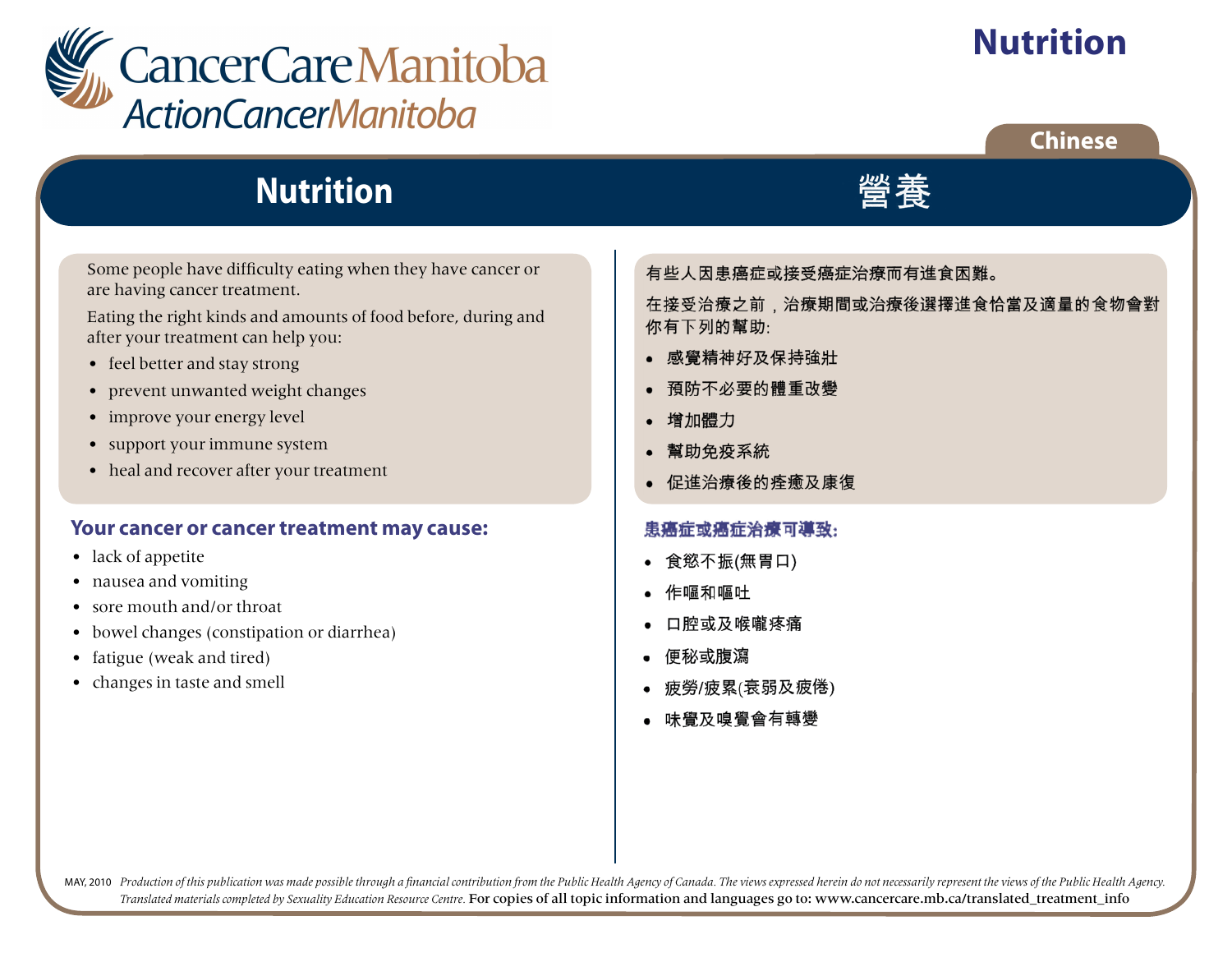

#### **Chinese**

## **Nutrition**

#### **To help you eat better:**

- Try five to six small meals a day instead of three large ones. This will provide you with energy throughout the day.
- Try a variety of foods. Food that didn't taste good before, might taste better now.
- Stock your pantry and freezer with favourite and easy to prepare foods such as canned soup, pudding, canned fish, cheese, eggs, yogurt, cottage cheese, cereal, milk and bread. Family and friends may be able to help you do this.
- Stay as active as possible. Even a short walk each day may help improve your appetite.

#### **Ideas to add extra calories:**

- Add whole milk or cream to: cereal, cream soups, milkshakes, pudding, custard, mashed potatoes and cheese sauces.
- Snack on dried fruit, cereal, yogurt, ice cream or milkshakes.
- Add extra butter, margarine, vegetable oil, sauces or gravy to mashed potatoes, bread, pasta, rice, cooked vegetables, hot cereals and soups.
- Try ready to drink liquid nutritional supplements (e.g. Boost, Ensure). They are easy to use and high in protein, calories, vitamins and minerals.
- Talk to a registered dietitian at CancerCare Manitoba for other food choices and ideas.

#### 幫助你增加食慾的建議:

- 嘗試每天進食五至六小餐去代替三份大餐。這樣可供給你整天的 能量。
- 試食各種食品。以前覺得味道不好的食物,現在可能會覺得好味。
- 貯存你喜歡及容易準備的食物在厨櫃和冰箱內,例如:罐頭湯,布 丁,罐頭魚,干酪(芝士),雞蛋,酸奶酪(乳酪),白軟干酪(芝士) (cottagecheese),榖麥片,牛奶和麵包。你的家人及朋友可協助你預 備。
- 盡量保持活躍。每天只步行一段短路程亦能幫助改善胃口。

#### 增加額外卡路里的建議:

- 將全脂奶或奶油加入 穀麥片, 奶油湯,奶昔,布丁,蛋羹, 馬鈴薯泥,及芝士醬汁。
- 小食: 乾果,穀麥片,乳酪,雪糕或奶昔。
- 將額外牛油,植物油,醬汁或肉汁加入馬鈴薯泥,麵包,意大利 粉、飯、熟蔬菜,熱麥片及湯。
- 飲營養補充飲品 (例如:Boost, Ensure)。這些飲品容易消化, 含高蛋白,卡路里,維生素(維他命)及礦物質。
- 有關其他食物的選擇及提議,可詢問 CancerCare Manitoba的註冊營養師。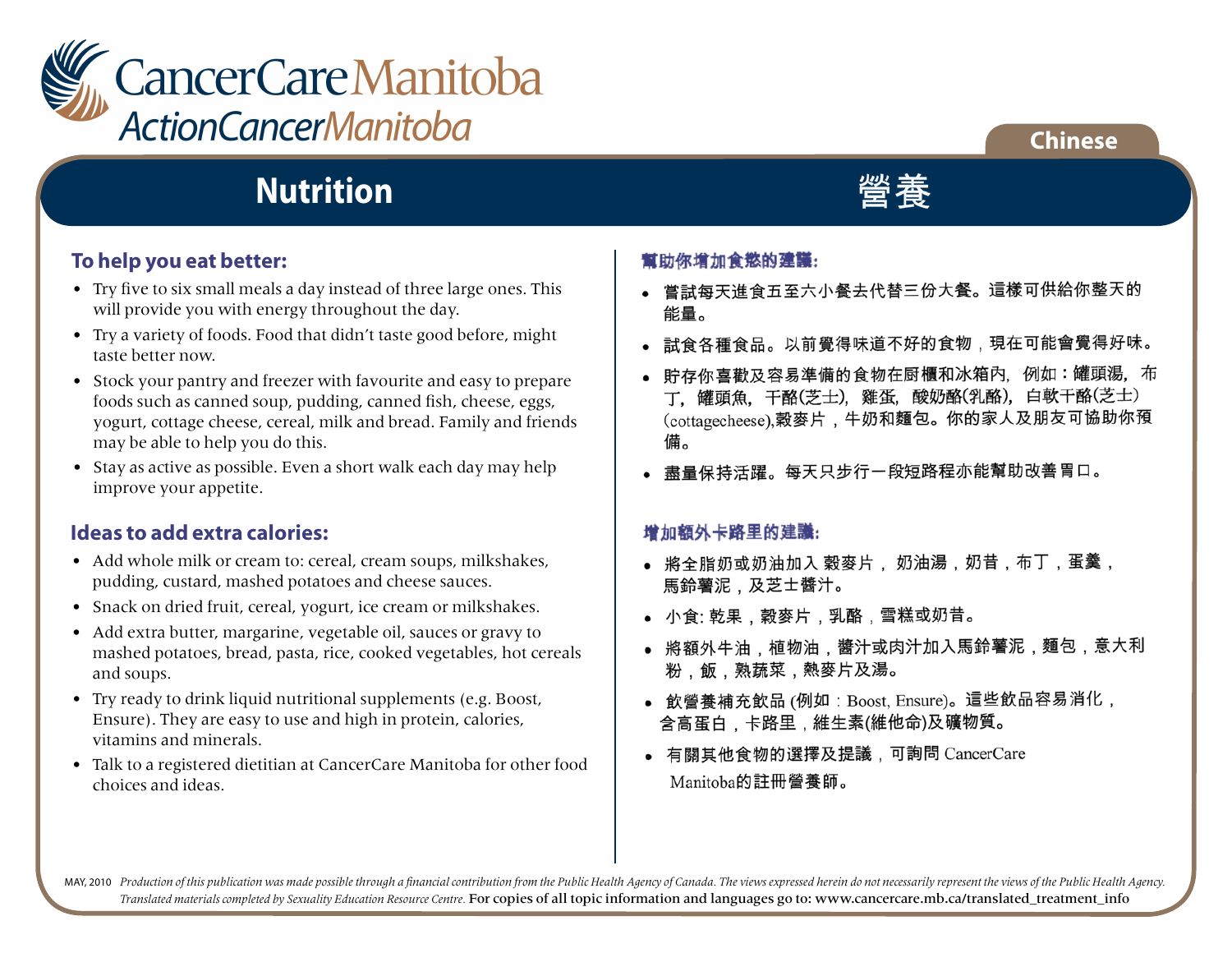

## **Nutrition**

#### **Ideas to add extra protein:**

- Add grated cheese to soup, mashed potatoes, vegetable sauces and casseroles.
- Snack on hard cheese, cottage cheese, nuts, seeds, eggs and canned fish.
- Add peanut butter or other nut butters to sliced fruit, toast, muffins, crackers, ice cream and milkshakes.
- Talk to a registered dietitian at CancerCare Manitoba for other food choices and ideas.

#### **Fluids are important for your body to function well**

- If you don't drink enough fluids you may feel tired, lightheaded and/or sick to your stomach.
- If you are losing weight choose fluids that contain calories such as: milk, juice, milkshakes or liquid nutritional supplements (e.g. Boost, Ensure).
- Drink less fluid with your meals if you feel full quickly.

#### **Ways to increase your fluid intake:**

- Carry a water bottle.
- Take small sips of fluid throughout the day.
- Try other types of fluids like popsicles, gelatin, applesauce or soup.

#### 增加額外蛋白質營養的建議:

- 將磨碎干酪(芝士)加入湯,馬鈴薯泥,菜汁及砂鍋餸菜。
- 小食:硬芝士,白軟干酪(芝士)(cottage cheese) ,果仁,雞蛋, 及罐頭魚。

**Chinese**

- 將花生醬或其他果仁醬塗在切片的水菓,烤麵包,鬆餅,疏打餅 乾,雪糕及奶昔。
- 有關其他食物的選擇及提議,可詢問 CancerCare Manitoba的註冊營養師。

#### 流質對身體的運作功能是很重要

- 如果你未能飲用足夠流質,你可能會感覺疲倦,輕微頭痛或及 想嘔吐。
- 如果你的體重下降,選擇含高卡路里的飲料,例如:牛奶,奶昔 或營養流質補充飲品 (例如: Boost, Ensure).
- 如果你容易感覺肚飽,進食時只飲少量流質。

#### 增加幫助攝取流質的方法:

- 携帶水瓶。
- 整天啜飲流質。
- 嘗試飲其他飲料,例如:冰棒,啫哩,蘋果醬或湯。